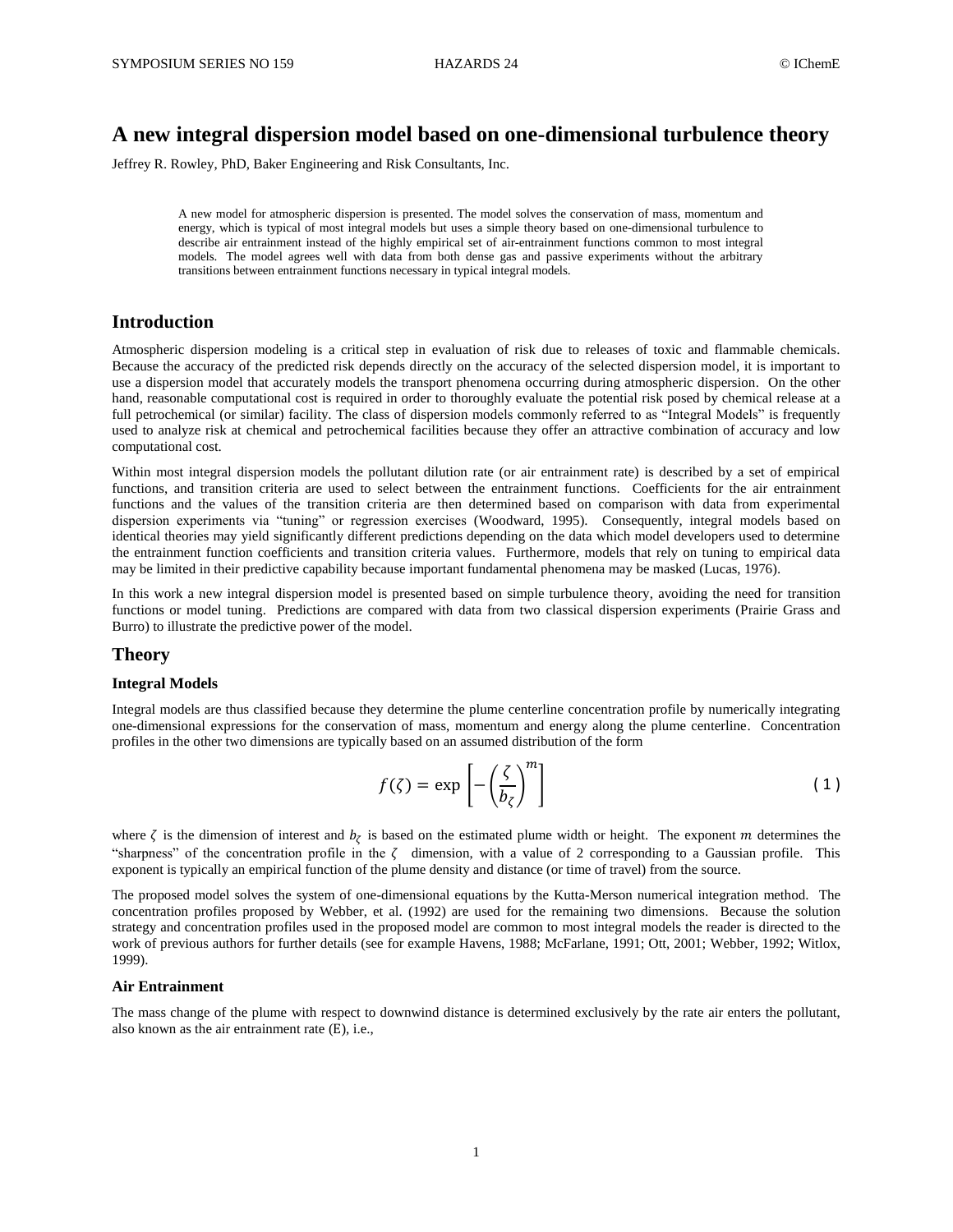$$
\frac{dm}{dx} = \mathbf{E}.\tag{2}
$$

The air entrainment rate is therefore arguably the most critical aspect of an integral dispersion model, as it directly determines the rate of dilution and therefore the predicted downwind concentration profile of the plume. A typical integral model uses a complicated system of empirical entrainment correlations to describe air entrainment due to some combination of the following:

- Jet flow
- cross-wind flow
- ambient entrainment in the near-field
- dense gas effects, including separate functions to describe the entrainment through the top and side of the plume
- ambient entrainment in the far-field

Typical integral models assign criteria to determine when each entrainment function applies, often based on the plume velocity, density, or Richardson number, and tuned to experimental dispersion data. Some models use smoothing functions to avoid discontinuities that occur when switching between entrainment mechanisms (Witlox, 1994; Woodward, 1993). Most models switch to some form of the highly empirical Gaussian dispersion model (Turner, 1994) once the plume has become "passive", typically determined by the lack of significant density and velocity differences between the plume and the surrounding atmosphere.

This complex set of empirical functions and switching criteria may be eliminated if a more fundamental explanation of the cause of air entrainment is relied upon. It is the author's opinion that mixing of air and pollutant occurs during dispersion via two mechanisms:

- diffusion resulting from a concentration gradient
- turbulent mixing

As is frequently done, the former phenomenon is assumed to be negligible when compared to the significant mixing that occurs due to the latter. The latter phenomenon may be driven by the existing turbulence in the atmosphere, or by shear originating from a velocity differential, or both. Ricou and Spalding (1961) investigated turbulent mixing arising from a velocity differential using turbulent jets in quiescent atmospheres. They determined that air entrainment in jets  $(E_{jet})$  occurs as a result of shear-induced turbulence along the jet edges and proposed the following relation to describe the resulting entrainment rate:

$$
E_{jet} = c_o [m\rho_{air} ||u||]^{0.5}
$$
 (3)

where

#### $\dot{m}$  = mass flow rate of the jet

 $c<sub>o</sub>$  = empirical constant, suggested by Ricou and Spalding as 0.282

$$
\rho_{air}
$$
 = density of air

 $||u||$  = velocity magnitude of the jet

Extension of this formulation to jets in non-quiescent atmospheres must take into the angle between the jet and the wind,  $\theta$ , and the wind speed,  $u_w$ , i.e.,

$$
E_{jet} = c_o[m\rho_{air}|||u|| - u_w \cos\theta|]^{0.5} + c_o[m\rho_{air}|u_w \sin\theta|]^{0.5}.
$$
 (4)

Note that the work of Ricou and Spalding indicates that it is the turbulence that drives the air entrainment, and the shear caused by the velocity difference is simply the mechanism for generating that turbulence. In the atmosphere turbulence is present due to wind shear and temperature gradients; yet it is still only the turbulence that drives air entrainment and not the mechanisms of generating that turbulence. Therefore, if a velocity that characterizes the atmospheric turbulence is known, the formulation of Rico and Spalding may be extended to describe the entrainment rate due to atmospheric turbulence ( $E_{ambient}$ ):

$$
E_{ambient} = c_o [m\rho_{air} v]^{0.5}.
$$
 (5)

In this work the characteristic velocity,  $v$ , is assumed to be proportional to the atmospheric turbulent kinetic energy.

The total entrainment rate, E, is the sum of the turbulent mixing mechanisms: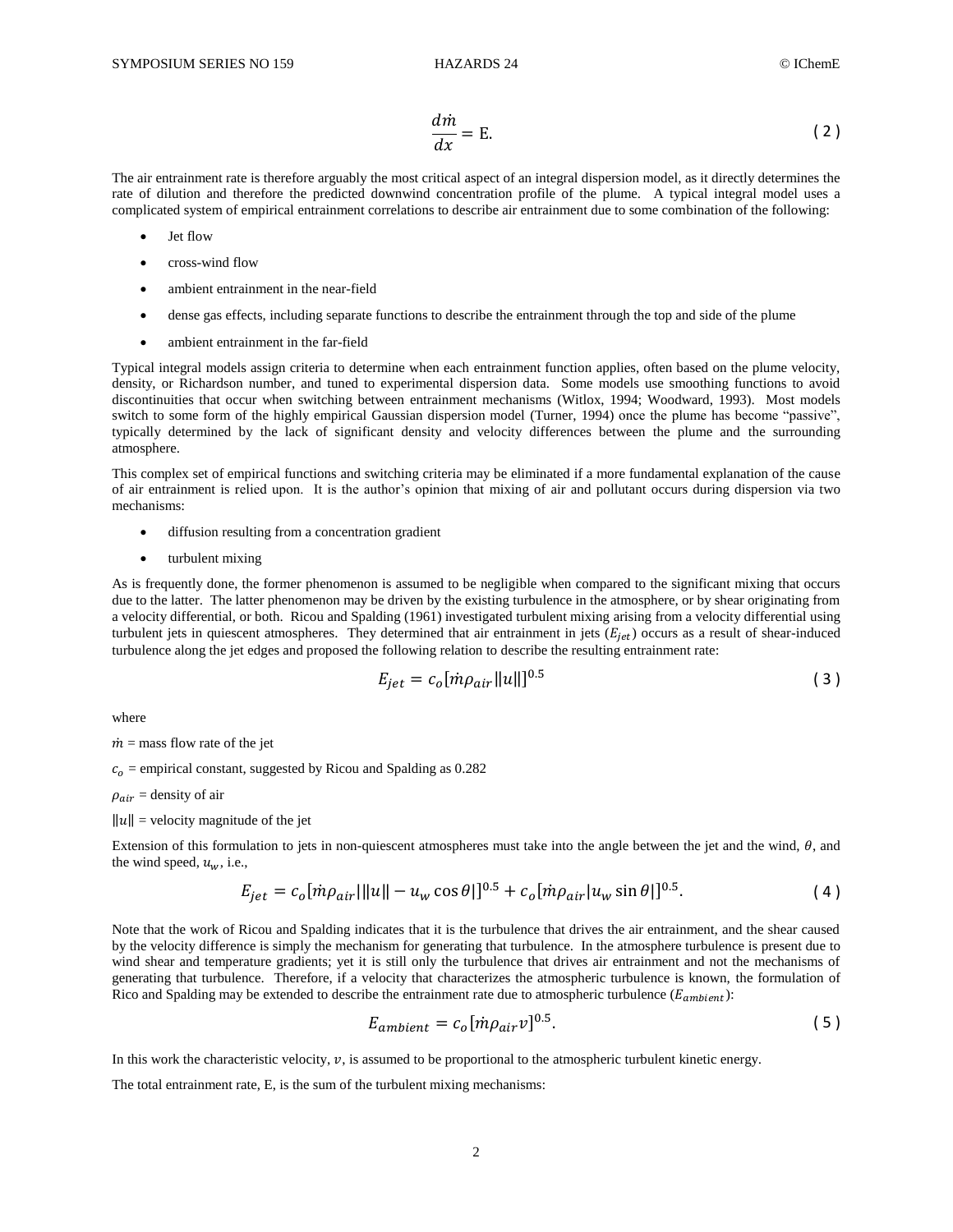$$
E = E_{jet} + E_{ambient}.
$$
 (6)

This simple formulation is advantageous because it contains no smoothing functions or criteria to switch between entrainment functions, and contains no "tuning" coefficients eliminating the need to fit the model to experimental data.

### **Model Accuracy**

### **Experimental Uncertainty**

Obtaining an accurate description of a real plume's concentration profile is a difficult task. Concentration measurements are made via an array of point source sensors deployed in a configuration that will hopefully pick up key readings, the most critical of which is the centerline concentration. Unfortunately, the actual plume centerline and the position of sensors within the plume during an experiment are poorly defined. Therefore, an array with too few sensors may not read the peak plume concentration due to fluctuations in wind direction or a poor guess at the plume centerline elevation. An array with too many sensors is not only cost prohibitive, it may actually increase the bulk plume turbulence and therefore dilution rate as the plume flows through the network of sensors. In either case, reported concentrations will often be below the actual peak plume concentration at the sensor's downwind distance. This is further exacerbated by current limitations of sensor technology, such as response time and sampling frequency, which also increase the uncertainty of reported time-averaged concentrations. When these difficulties are properly understood, the following conclusions may be made:

- The uncertainty of concentration measurements from experimental dispersions *may* be large and will almost certainly be skewed towards under-measurement of the actual peak concentration
- 2. A strong predictive model will tend to over-predict measured concentrations and normally only under-predict measured concentrations within the published uncertainty of the sensor combined with the uncertainty of the input parameters used in the model.

#### **Comparison with Experimental Data**

Model performance was tested by comparison of centerline concentration predictions with peak measured concentrations for the historical experimental dispersion tests, summarized in Table 1. The mean bias (*MG*) and mean variance (*VG*) are reported for both test sets as recommended by Hanna, et al. (1996), defined as follows:

$$
MG = \exp\left[\frac{1}{N}\sum_{i=1}^{N}\ln\left(\frac{1}{F}\right)\right]
$$
\n(7)

$$
VG = \exp\left[\frac{1}{N} \sum_{i=1}^{N} \ln\left(\frac{1}{F}\right)^{2}\right]
$$
 (8)

However, mean bias is a poor indicator of overall model performance since it tends to favor models which both over and under predict, as will be seen later, instead of models which consistently slightly over-predict observed data. For this reason model performance was primarily determined based on histograms of the ratio of predicted to observed peak concentrations:

$$
F = \frac{Predicted \; Convention}{Observed \; concentration}.\tag{9}
$$

Simulations were also performed in a commercially available integral dispersion model (PHAST v6.7) for comparison purposes.

#### *Prairie Grass Trials*

During the Prairie Grass trials small jets of sulfur dioxide were released over a wide range of weather conditions. Due to the small size and low velocity of the jets most integral dispersion models transition to "passive" air entrainment rather quickly, and the dilution rate is typically predicted based on the Gaussian dispersion model using model coefficients derived, in fact, from the Prairie Grass data. The dilution rate in the proposed model, however, relies heavily on the estimated turbulent kinetic energy of the atmosphere. Thus the Prairie Grass trials are an excellent test of the validity of our simple turbulence-based entrainment theory. Model inputs and observed concentrations were taken from the *Modelers' Data Archive* (Chang, 2010).

As shown in Figure 1, the proposed model predicts within a factor of two  $(F$  between 0.5 and 2.0) for more than 70% of the data, over-predicts approximately 30% of the data by more than a factor of two, and under-predicts by more than a factor of two for less than 1% of the data. The proposed model has a mean bias of 0.61, indicating an average tendency to over predict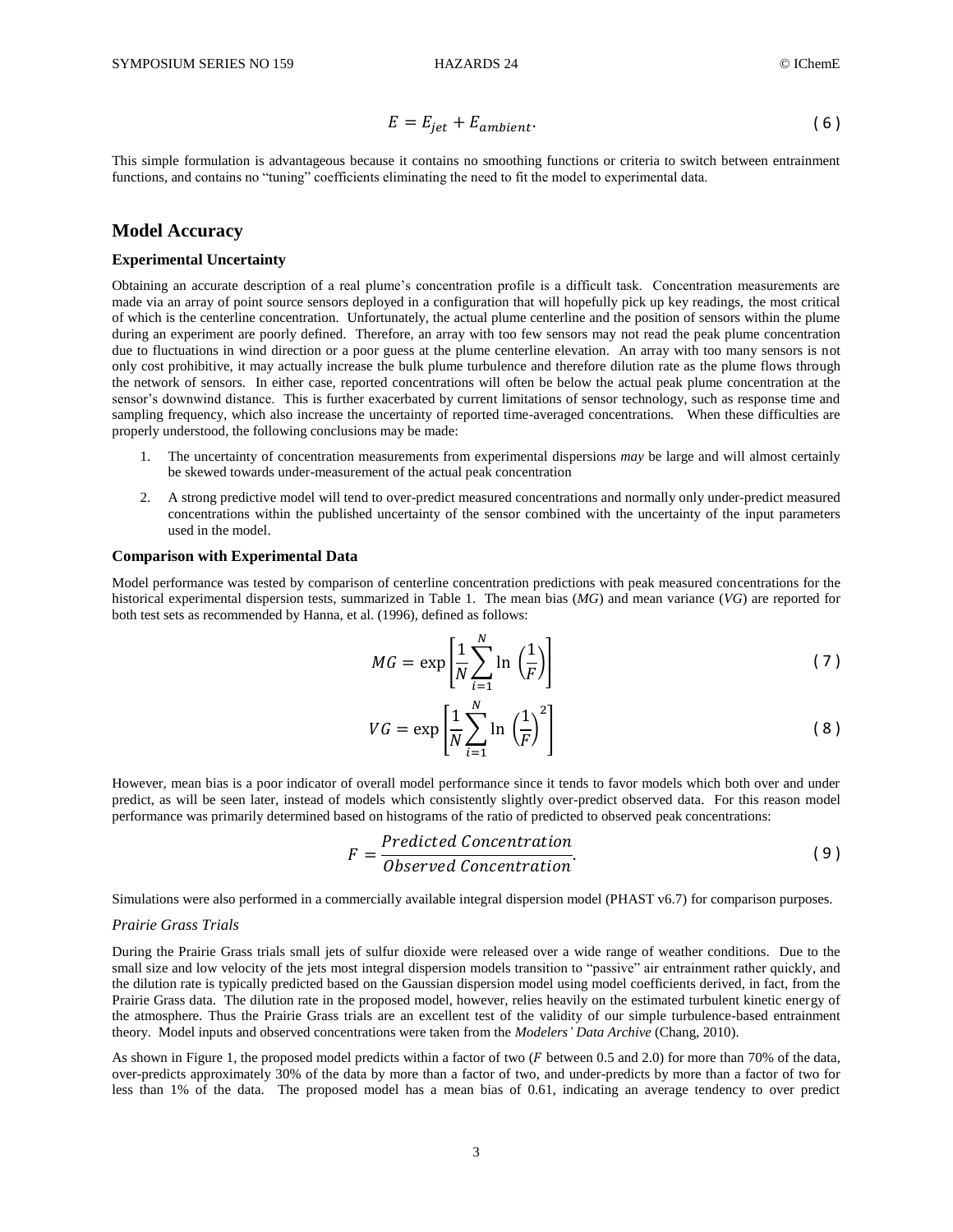concentrations, and a mean variance of 2.0. On the other hand, PHAST has a tendency to severely over predict  $(MG = 0.4, VG = 0.4, VG = 0.4, VG = 0.4, VG = 0.4, VG = 0.4, VG = 0.4, VG = 0.4$ 3.5), with more than 60% of concentration predictions exceeding an  $F$  value of 2.

### *Burro Trials*

The Burro experiments involved pools of LNG during weather conditions ranging from unstable to slightly stable. Dense, lowlying plumes evolved from the pools and thus model developers typically use the Burro trials to validate the dense gas functions in their dispersion models. Input parameters and observed concentrations were taken from several reports describing the tests (Ermak, 1988; Koopman, 1982; Morgan, 1984).

The proposed model predicts concentrations within a factor of two for 80% of the data and exceeds an  $\overline{F}$  value of 2 for approximately 20% of the data (Figure 2). The mean bias and variance for the data set are 0.71 and 1.56, respectively, again indicating an average tendency to somewhat over-predict concentrations. Special consideration should be given to the results of trial 8, shown in Figure 3, as more than half of the predictions exceeding an F value of 2 occur for this trial. During trial 8 an abnormally low and wide plume was observed which bifurcated, presumably the result of low wind speeds permitting the plume to be affected more by vapor density than the weather. Concentration data indicate that the plume veered to the right, and by the second row of sensors (140 m) the right lobe of the plume was beyond the extent of the sensor array. Given that the concentration of the right lobe of the plume initially exceeded the left lobe by nearly a factor of 2, the reported concentrations which all correspond to the left lobe undoubtedly under-represent the actual peak plume concentrations, and therefore model predictions of the centerline concentration should exceed reported values for all but perhaps the first row of sensors.

PHAST results for the Burro trials indicate the commercial model has a tendency to over-predict concentrations in the near-field and under-predict far-field concentrations, creating the bimodal distribution seen in Figure 2. This bias is also visible from the parity plot (Figure 4) and a sample plot of concentration vs. distance, shown in Figure 5 and Figure 6 for trials 7 and 9, respectively. This bias, however, is not readily apparent from the mean bias and variance values ( $MG = 0.8$ ,  $VG = 1.73$ ), showing the importance of relying on additional statistical metrics when evaluating a model's performance. PHAST predicts concentrations within a factor of two for 70% of the data, exceeding an  $F$  value of 2 for 24% of the observations. It is interesting to note that the best performance of PHAST seems to occur for trial 8 (Figure 3), although the reported values for this trial are expected to be significantly lower than actual plume peak concentrations, as discussed above.

# **Conclusions**

The turbulence-based integral dispersion model described in this work has several key strengths:

- Air entrainment is described by two simple functions
- The model does not use "tuning" coefficients commonly found in most integral models
- The model does not use arbitrary criteria or smoothing functions to transition between air entrainment functions

Performance metrics indicate that the proposed model is a good predictor of downwind concentrations for both the passive gas Prairie Grass trials and dense gas Burro trials, with an average tendency to somewhat over-predict reported observations. Further validation efforts are currently on-going and will be presented in the future.

# **References**

Chang, J. C. and Hanna, S. R., 2010, Modelers' Data Archive – A collection of atmospheric transport and dispersion data sets, *16th AMS Conference on Air Pollution Meteorology*, Atlanta, GA.

Ermak, D. L., et al., 1988, Heavy gas dispersion test summary report, *Report UCRL-21210*, Lawrence Livermore National Laboratory.

Hanna, S. R., Drivas, P. J. and Chang, J. C., 1996, *Guidelines for use of vapor cloud dispersion models*, 2<sup>nd</sup> Ed., AIChE, CCPS, New York.

Havens, J., 1988, *A dispersion model for elevated dense gas jet chemical releases*, Vol 1, US Environmental Protection Agency, North Carolina.

Koopman, R. P., et al., 1982, Burro Series Data Report, LLNL/NWC 1980 LNG Spill Tests, *Report UCID-19075*, Lawrence Livermore National Laboratory.

Lucas, R., *Economic policy evaluation: A critique*, In Brunner, K. and Meltzer, A, 1976, *The Phillips curve and labor markets*, Carnegie-Rochester Conference Series on Public Policy, 1, New York, pp. 19-14.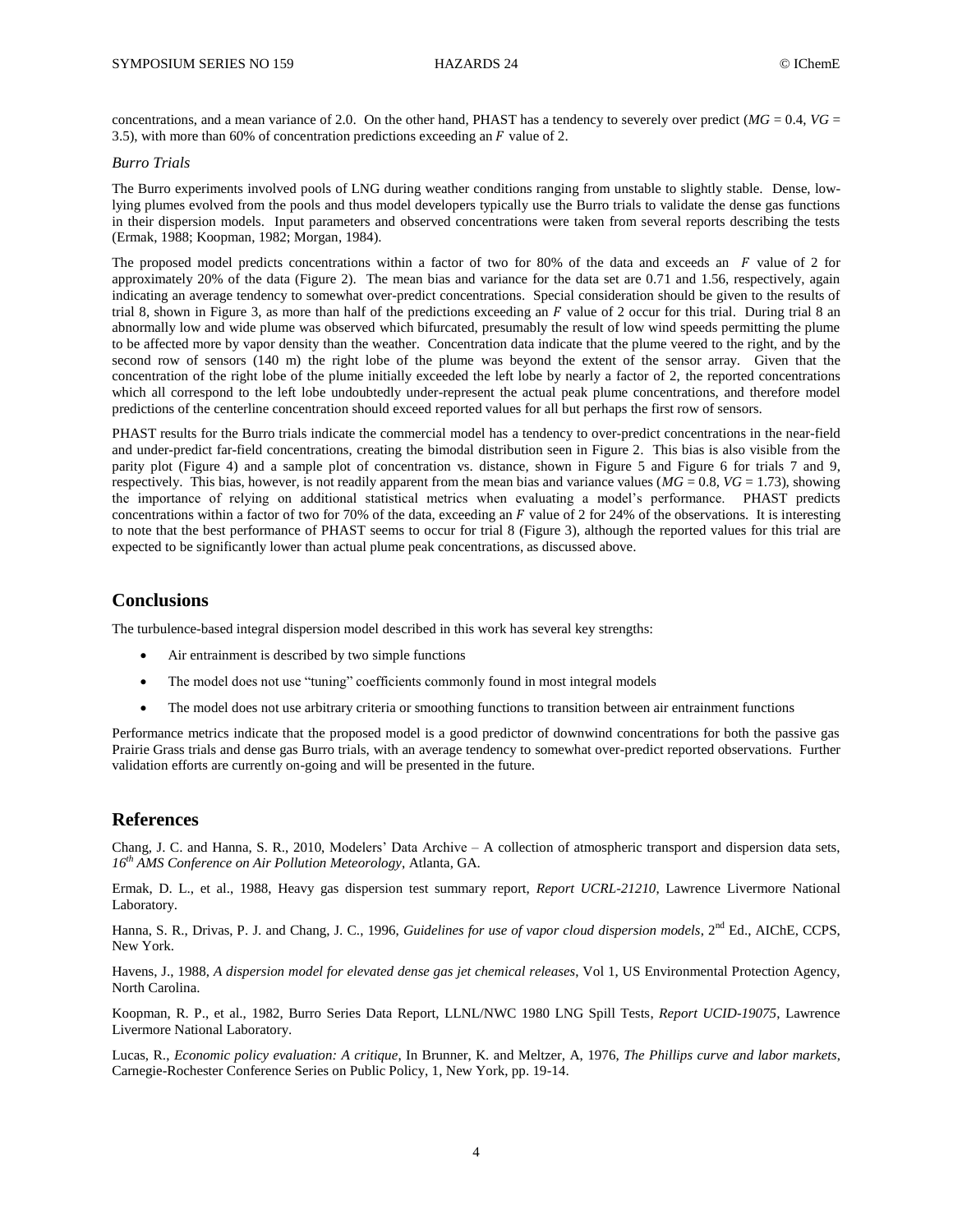McFarlane, K., 1991, Development of plume and jet release models, *International Conference and workshop on modeling and mitigating the accidental releases of hazardous materials*, CCPS, New Orleans, May 20-24, pp. 657-688.

Morgan, D. L., et al., 1984, Phenomenology and modeling of liquefied natural gas vapor, *Report UCRL-53581*, Lawrence Livermore National Laboratory.

Ott, S., 2001, An integral model for continuous HF releases, *Technical Report Riso-R-1293(EN)*, Riso National Laboratory.

Ricou, F. P. and Spalding, D. B., 1961, Measurements of entrainment by axisymmetrical turbulent jets, *J Fluid Mech*, 11(1), pp. 21-31.

Turner, D. B., 1994, *Workbook of atmospheric dispersion estimates: an introduction to dispersion modeling*, 2<sup>nd</sup> Ed., CRC Press.

Webber, D. M., Jones, S. J., Tickle, G. A. and Wren, T., 1992, A model of dispersing a dense gas cloud and the computer implementation D\*R\*I\*F\*T. II. Steady continuous releases, *Technical Report SRD/HSE R587*, AEA Technology.

Witlox, H. W. M. and Holt, A., 1999, A unified model for jet, heavy and passive dispersion including droplet rainout and reevaporation, *AIChE/CCPS International Conference*, San Francisco, AIChE .

Witlox, H. W. M. and McFarlane, K., 1994, Interfacing dispersion models in the HGSYSTEM hazard-assessment package, *Atmospheric Environment*, 28(18), pp. 2947-2962.

Woodward, J. L. and Cook, J., 1993, Modelling of dispersion with seamless transitions in entrainment mechanism, edge profile, and touchdown with the Unified Dispersion Model, *AIChE Meeting*, Seattle, August 14-19.

Woodward, J. L. and Cook, J., 1995, Tuning a complex suite of dispersion models, *International Conference and workshop on modeling and mitigating the accidental releases of hazardous materials*, CCPS, New Orleans, September 26-29, pp. 787-824.

|  |  | Table 1. Summary of Prairie Grass and Burro dispersion test sets |  |  |
|--|--|------------------------------------------------------------------|--|--|
|--|--|------------------------------------------------------------------|--|--|

|                 | <b>Sensor</b> |                 |                    |                |              |                              |             |               |
|-----------------|---------------|-----------------|--------------------|----------------|--------------|------------------------------|-------------|---------------|
|                 |               |                 |                    | Rows of        | Downwind     | <b>Sensor Elevations</b>     | Analyzed    | Data          |
| <b>Test Set</b> | Year          | <b>Material</b> | <b>Source Type</b> | <b>Sensors</b> | Distance (m) | (m                           | <b>Runs</b> | <b>Points</b> |
|                 |               |                 |                    |                |              | $1.5$ ; 9 elevations $(0.5)$ |             |               |
| Prairie         |               | Sulfur          |                    |                |              | m to $17.5$ m) along         |             |               |
| Grass           | 1956          | dioxide         | Continuous iet     |                | 50 to 800    | $100 \text{ m}$ arc          | 44          | 212           |
| Burro           | 1980          | LNG             | Boiling pool       |                | 57 to 800    | 1, 3, 8                      |             | 29            |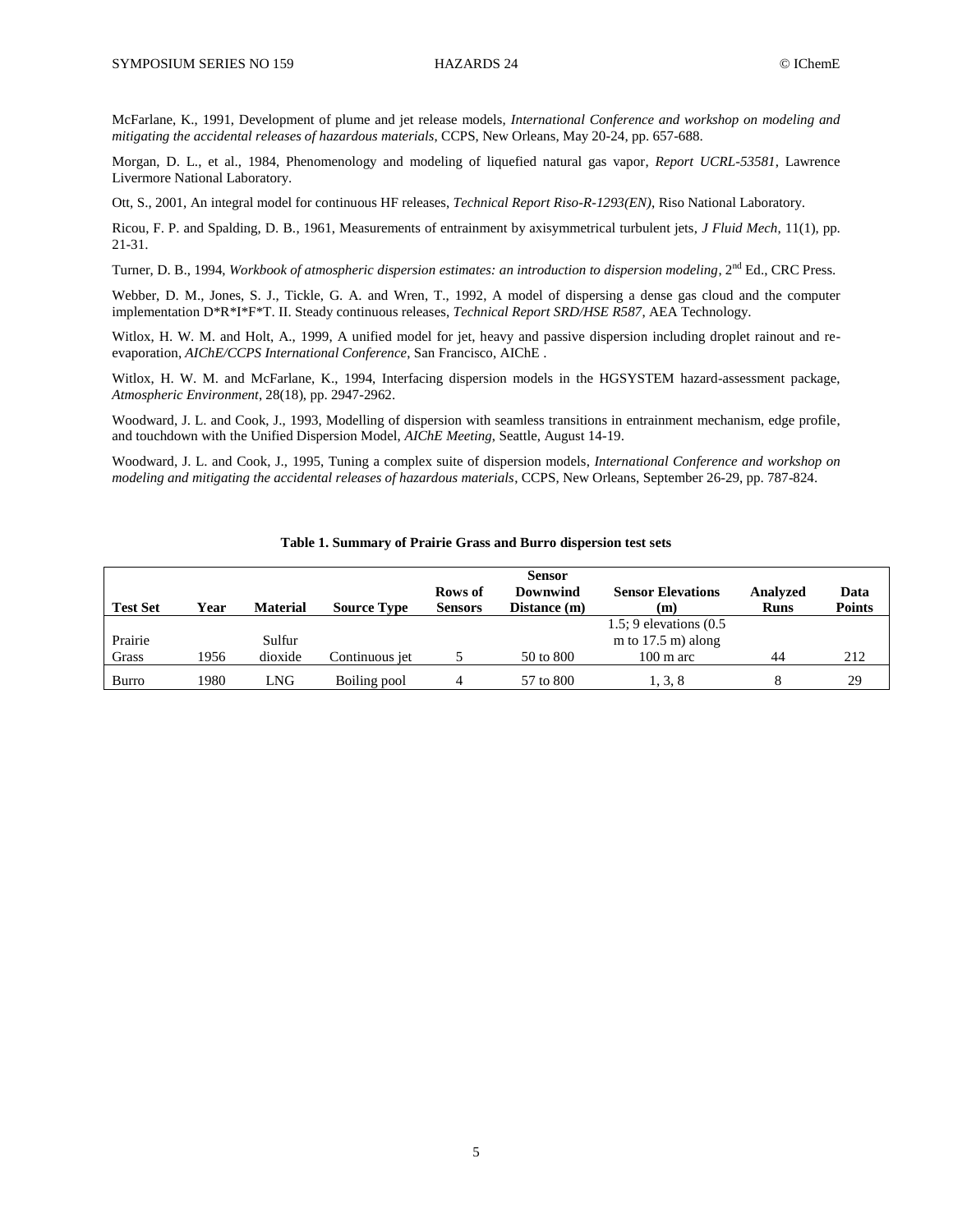

Figure 1. Histogram of model performance based on data from the Prairie Grass trials.

Figure 2. Histogram of model performance based on data from the Burro trials.

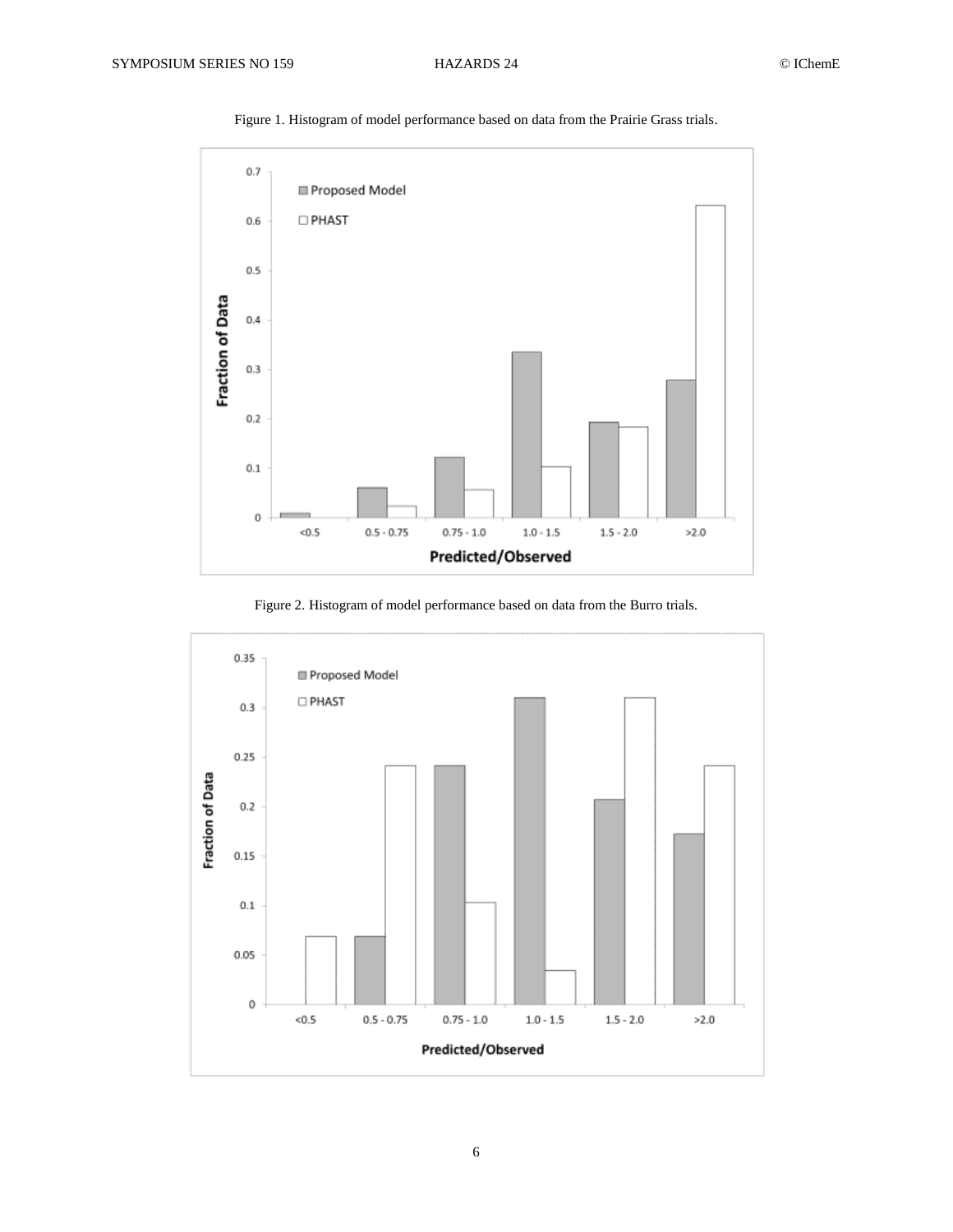

Figure 3. Plume centerline concentrations vs. distance for Burro trial 8.

Figure 4. Comparison of data from the Burro trials with model predictions.